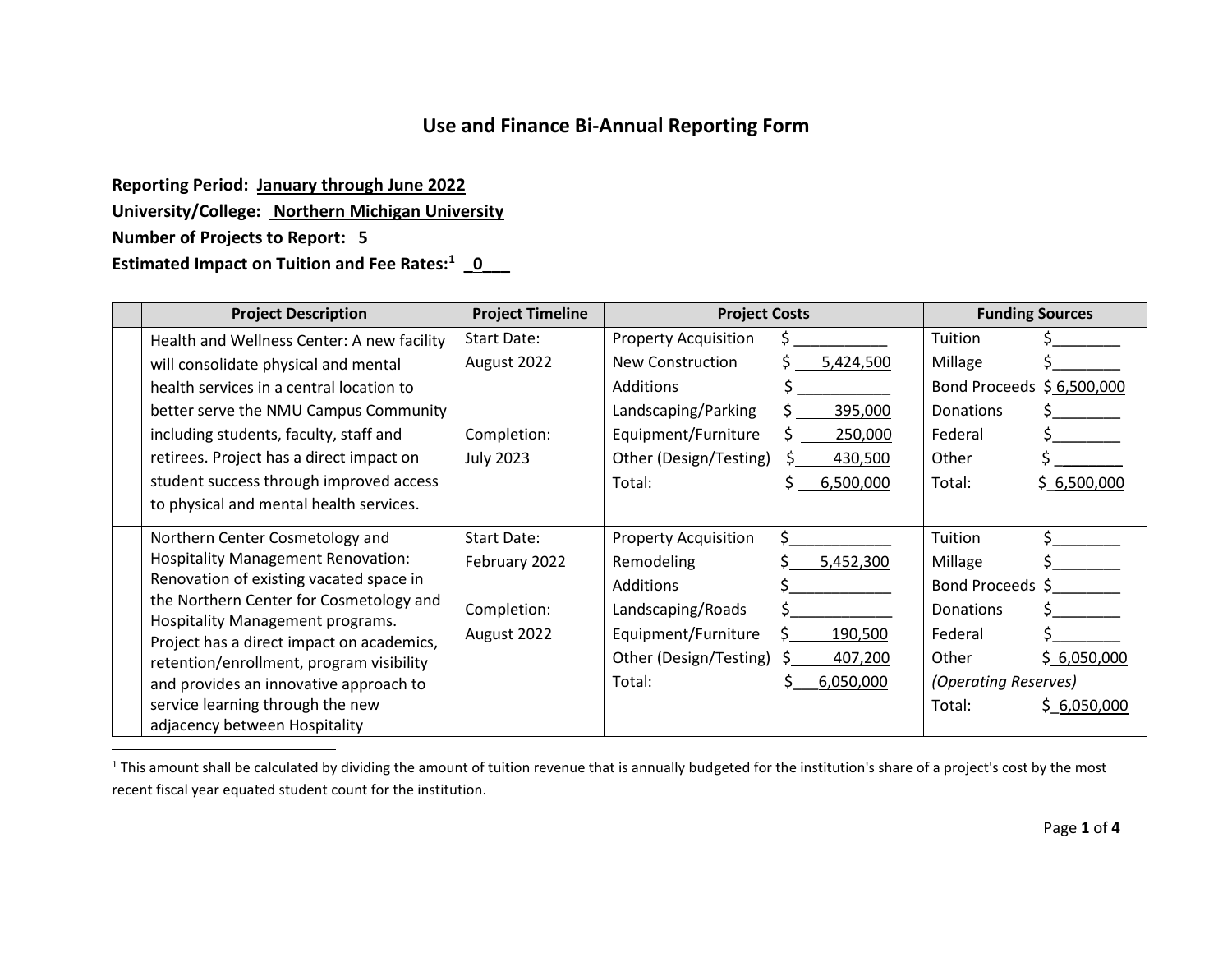| <b>Project Description</b>                                                                                                                                                                                                                  | <b>Project Timeline</b> | <b>Project Costs</b>        |                                                                                                                                                                                                                                                                                                                                                                                                                                                                                                                                                                                                                                                                                                                                                    |                      | <b>Funding Sources</b>                                                                                                                                                                                                                                                                                                                              |
|---------------------------------------------------------------------------------------------------------------------------------------------------------------------------------------------------------------------------------------------|-------------------------|-----------------------------|----------------------------------------------------------------------------------------------------------------------------------------------------------------------------------------------------------------------------------------------------------------------------------------------------------------------------------------------------------------------------------------------------------------------------------------------------------------------------------------------------------------------------------------------------------------------------------------------------------------------------------------------------------------------------------------------------------------------------------------------------|----------------------|-----------------------------------------------------------------------------------------------------------------------------------------------------------------------------------------------------------------------------------------------------------------------------------------------------------------------------------------------------|
| Management and Dining Services. The<br>project will provide new, high tech<br>instructional space for both programs and<br>places each in a location that improves<br>public access and synergy between service<br>and academic operations. |                         |                             |                                                                                                                                                                                                                                                                                                                                                                                                                                                                                                                                                                                                                                                                                                                                                    |                      |                                                                                                                                                                                                                                                                                                                                                     |
| BEAR Center Renovation: Provide a new                                                                                                                                                                                                       | <b>Start Date:</b>      | <b>Property Acquisition</b> | $\sharp$ and $\sharp$                                                                                                                                                                                                                                                                                                                                                                                                                                                                                                                                                                                                                                                                                                                              | Tuition              | $\begin{picture}(20,20) \put(0,0){\line(1,0){10}} \put(15,0){\line(1,0){10}} \put(15,0){\line(1,0){10}} \put(15,0){\line(1,0){10}} \put(15,0){\line(1,0){10}} \put(15,0){\line(1,0){10}} \put(15,0){\line(1,0){10}} \put(15,0){\line(1,0){10}} \put(15,0){\line(1,0){10}} \put(15,0){\line(1,0){10}} \put(15,0){\line(1,0){10}} \put(15,0){\line(1$ |
| facility for the NMU BEAR Center to better                                                                                                                                                                                                  | May 2022                | Remodeling                  | \$<br>1,758,500                                                                                                                                                                                                                                                                                                                                                                                                                                                                                                                                                                                                                                                                                                                                    | Millage              | $\frac{1}{2}$                                                                                                                                                                                                                                                                                                                                       |
| serve patients, improve instructional                                                                                                                                                                                                       |                         | <b>Additions</b>            | \$                                                                                                                                                                                                                                                                                                                                                                                                                                                                                                                                                                                                                                                                                                                                                 | Bond Proceeds \$     |                                                                                                                                                                                                                                                                                                                                                     |
| delivery, training for students and provide                                                                                                                                                                                                 | Completion:             | Landscaping/Roads           |                                                                                                                                                                                                                                                                                                                                                                                                                                                                                                                                                                                                                                                                                                                                                    | <b>Donations</b>     |                                                                                                                                                                                                                                                                                                                                                     |
| space for program expansion. Project                                                                                                                                                                                                        | December 2022           | Parking                     | \$<br>86,500                                                                                                                                                                                                                                                                                                                                                                                                                                                                                                                                                                                                                                                                                                                                       | Federal              |                                                                                                                                                                                                                                                                                                                                                     |
| enhances academics, service learning and                                                                                                                                                                                                    |                         | Equipment/Furniture         | Ś.<br>82,500                                                                                                                                                                                                                                                                                                                                                                                                                                                                                                                                                                                                                                                                                                                                       | Other                | \$2,000,000                                                                                                                                                                                                                                                                                                                                         |
| community outreach. Provides dedicated                                                                                                                                                                                                      |                         | Other (Design)              | 72,500                                                                                                                                                                                                                                                                                                                                                                                                                                                                                                                                                                                                                                                                                                                                             | (Operating Reserves) |                                                                                                                                                                                                                                                                                                                                                     |
| space with easy community access and the<br>opportunity to expand services.                                                                                                                                                                 |                         | Total:                      | \$<br>2,000,000                                                                                                                                                                                                                                                                                                                                                                                                                                                                                                                                                                                                                                                                                                                                    | Total:               | \$2,000,000                                                                                                                                                                                                                                                                                                                                         |
| West Hall Demolition: Due to its declining                                                                                                                                                                                                  | <b>Start Date:</b>      | <b>Property Acquisition</b> | $\frac{1}{2}$                                                                                                                                                                                                                                                                                                                                                                                                                                                                                                                                                                                                                                                                                                                                      | Tuition              | $\frac{1}{5}$                                                                                                                                                                                                                                                                                                                                       |
| condition, West Hall has been vacant and                                                                                                                                                                                                    | February 2022           | Remodeling                  | $\frac{1}{2}$                                                                                                                                                                                                                                                                                                                                                                                                                                                                                                                                                                                                                                                                                                                                      | Millage              | $\frac{1}{2}$                                                                                                                                                                                                                                                                                                                                       |
| not used for housing students in three                                                                                                                                                                                                      |                         | <b>Additions</b>            | $\frac{1}{2}$                                                                                                                                                                                                                                                                                                                                                                                                                                                                                                                                                                                                                                                                                                                                      | Bond Proceeds \$     |                                                                                                                                                                                                                                                                                                                                                     |
| years. Project is to remove West Hall per                                                                                                                                                                                                   | Completion:             | Landscaping/Roads           | $\sim$                                                                                                                                                                                                                                                                                                                                                                                                                                                                                                                                                                                                                                                                                                                                             | Donations            |                                                                                                                                                                                                                                                                                                                                                     |
| recommendation of 2019 Campus Master                                                                                                                                                                                                        | <b>July 2022</b>        | Parking                     | $\begin{array}{c} \n \uparrow \quad \quad \quad \downarrow \quad \quad \quad \quad \downarrow \quad \quad \quad \downarrow \quad \quad \quad \downarrow \quad \quad \downarrow \quad \quad \downarrow \quad \quad \downarrow \quad \quad \downarrow \quad \quad \downarrow \quad \quad \downarrow \quad \quad \downarrow \quad \downarrow \quad \quad \downarrow \quad \quad \downarrow \quad \downarrow \quad \downarrow \quad \downarrow \quad \downarrow \quad \downarrow \quad \downarrow \quad \downarrow \quad \downarrow \quad \downarrow \quad \downarrow \quad \downarrow \quad \downarrow \quad \downarrow \quad \downarrow \quad \downarrow \quad \downarrow \quad \downarrow \quad \downarrow \quad \downarrow \quad \downarrow \quad$ | Federal              |                                                                                                                                                                                                                                                                                                                                                     |
| Plan.                                                                                                                                                                                                                                       |                         | Equipment/Furniture         |                                                                                                                                                                                                                                                                                                                                                                                                                                                                                                                                                                                                                                                                                                                                                    | Other                | \$1,200,000                                                                                                                                                                                                                                                                                                                                         |
|                                                                                                                                                                                                                                             |                         | Other (Demolition)          | \$.<br>1,200,000                                                                                                                                                                                                                                                                                                                                                                                                                                                                                                                                                                                                                                                                                                                                   | (Operating Reserves) |                                                                                                                                                                                                                                                                                                                                                     |
|                                                                                                                                                                                                                                             |                         | Total:                      | \$<br>1,200,000                                                                                                                                                                                                                                                                                                                                                                                                                                                                                                                                                                                                                                                                                                                                    | Total:               | \$1,200,000                                                                                                                                                                                                                                                                                                                                         |
| Berry Event Center Hockey Locker Room                                                                                                                                                                                                       | <b>Start Date:</b>      | <b>Property Acquisition</b> | \$                                                                                                                                                                                                                                                                                                                                                                                                                                                                                                                                                                                                                                                                                                                                                 | Tuition              |                                                                                                                                                                                                                                                                                                                                                     |
| Renovation: Renovation of the existing                                                                                                                                                                                                      | April 2022              | Remodeling                  | \$1,011,500                                                                                                                                                                                                                                                                                                                                                                                                                                                                                                                                                                                                                                                                                                                                        | Millage              |                                                                                                                                                                                                                                                                                                                                                     |
| hockey team cloak and locker room,                                                                                                                                                                                                          |                         | <b>Additions</b>            | $\sharp$ and $\sharp$                                                                                                                                                                                                                                                                                                                                                                                                                                                                                                                                                                                                                                                                                                                              | Bond Proceeds \$     |                                                                                                                                                                                                                                                                                                                                                     |
|                                                                                                                                                                                                                                             | Completion:             | Landscaping/Roads           | $\sharp$                                                                                                                                                                                                                                                                                                                                                                                                                                                                                                                                                                                                                                                                                                                                           | Donations            | \$900,000                                                                                                                                                                                                                                                                                                                                           |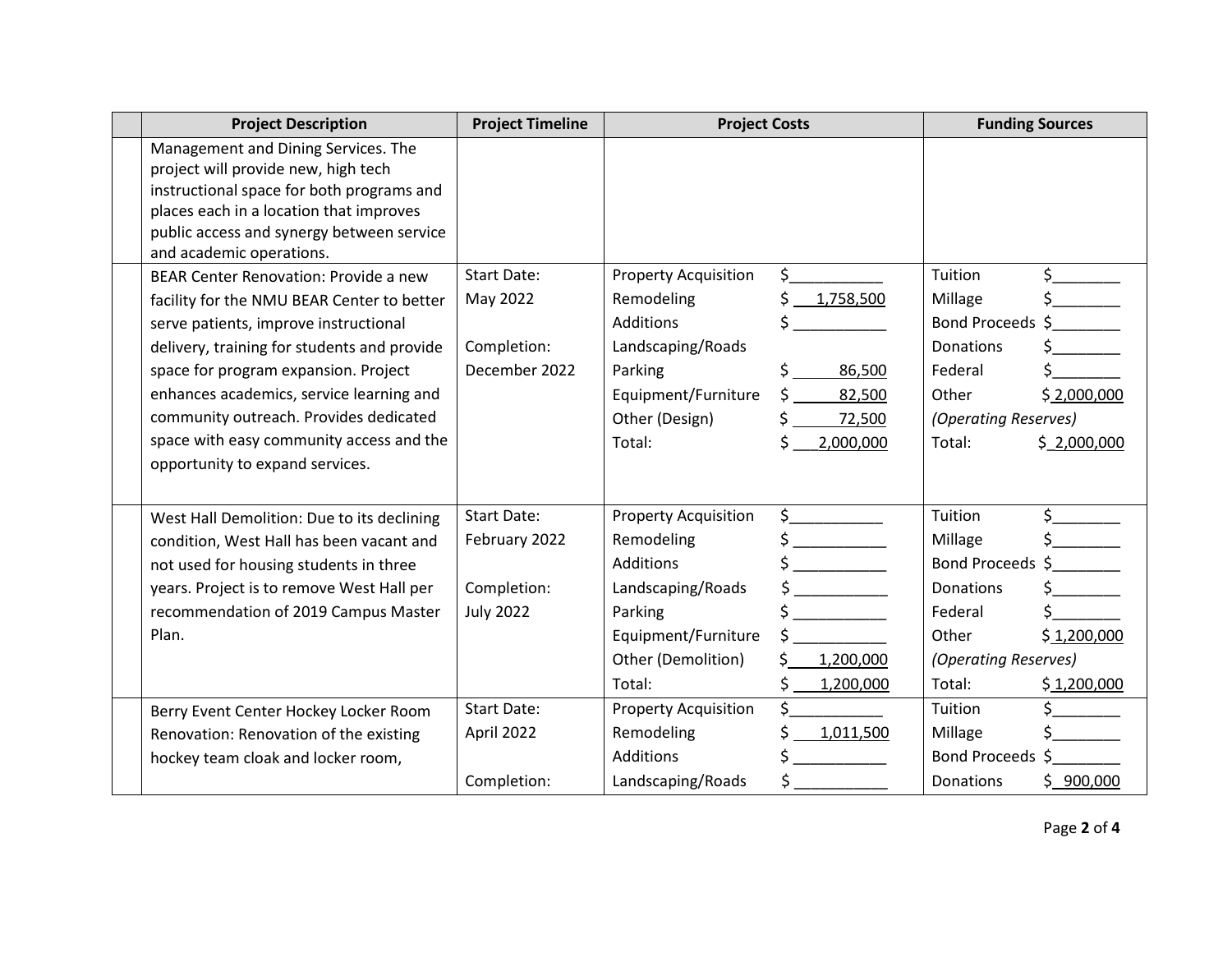| <b>Project Description</b>   | <b>Project Timeline</b> | <b>Project Costs</b> |           | <b>Funding Sources</b> |  |
|------------------------------|-------------------------|----------------------|-----------|------------------------|--|
| shower and restroom area and | September 2022          | Equipment/Furniture  | 29,000    | Federal                |  |
| hydrotherapy room.           |                         | Other (Design)       | 9,500     | Other<br>150,000       |  |
|                              |                         | Total:               | 1,050,000 | (Operating Reserves)   |  |
|                              |                         |                      |           | Total:<br>\$1,050,000  |  |
|                              |                         |                      |           |                        |  |
|                              |                         |                      |           |                        |  |